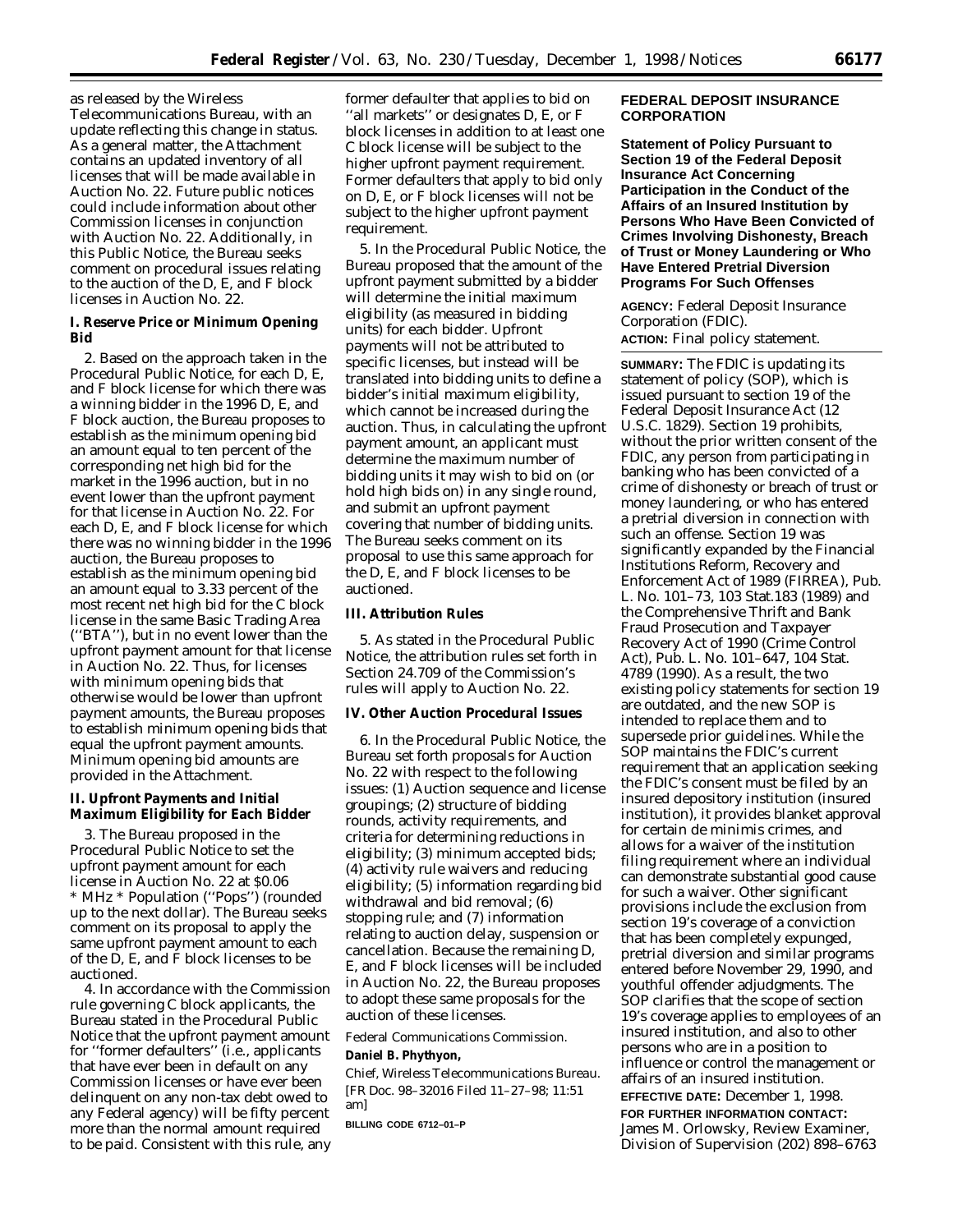or Andrea Winkler, Counsel, Legal Division (202) 898–3727, Federal Deposit Insurance Corporation, 550 17th Street, N.W., Washington, D.C. 20429. **SUPPLEMENTARY INFORMATION:**

#### **I. Background**

As amended by FIRREA and the Crime Control Act, section 19 prohibits, without the prior written consent of the FDIC, a person convicted of any criminal offense involving dishonesty or breach of trust or money laundering (covered offenses), or who has entered into a pretrial diversion or similar program in connection with a prosecution for such offense, from becoming or continuing as an institution-affiliated party, owning or controlling, directly or indirectly an insured institution, or otherwise participating, directly or indirectly, in the conduct of the affairs of an insured institution. In addition, the law forbids an insured institution from permitting such a person to engage in any conduct or to continue any relationship prohibited by section 19. It imposes a ten-year ban against the FDIC's consent for a person convicted of certain crimes enumerated in Title 18 of the United States Code, absent a motion by the FDIC and approval by the sentencing court.

A proposed SOP was published in the **Federal Register** on July 24, 1997 (62 FR 39840 (1997)). The FDIC invited comments on all aspects of the proposal, as well as on a number of specific aspects of the SOP. Comments were due by September 22, 1997. The FDIC received a total of 19 comment letters: 12 from banks, savings associations or bank holding companies; two from law firms; one from a state banking department; and four from trade associations. Based upon the comments, as discussed below, the final SOP is a significant revision of the proposal.

### **II. Final Statement of Policy**

# *A. Scope of Section 19*

## (1) Participation

Section 19 covers institution-affiliated parties, as defined by 12 U.S.C. 1813(u), and others who are participants in the conduct of the affairs of an insured depository institution. Therefore, all employees of an insured institution fall within the scope of section 19. The proposed SOP indicated that, additionally, persons employed by an institution's holding company or an affiliate, subsidiary or joint venture of an insured institution or of its holding company may be within the scope of section 19 where such person is engaged in performing banking or banking-

related activities on a regular and material basis. For independent contractors, the proposal indicated that participation by an independent contractor or an employee of an independent contractor would occur where either is performing banking or banking-related activities on behalf of, or for the benefit of, an insured institution on a regular and material basis so as to be involved in the ordinary course of operations or to be exercising control over such operations. The proposal did not define what constitutes such activities. The SOP stated that ''person,'' for purposes of section 19, means a natural person, and does not include a corporation, firm, or other business entity.

The FDIC received fourteen comments relevant to what constitutes ''participation'' and what classes of individuals should be considered ''participants.'' Ten of the comments were received from banks, savings associations or bank holding companies; one from a law firm; one from a state banking department; and two from trade associations. In general, the commenters expressed the view that the FDIC's definition of participation was overly broad and ambiguous, particularly with regard to affiliates and independent contractors, and did not adequately consider the risk of particular positions to the safety and soundness of an insured institution or its depositors. For example, one commenter indicated that under the proposal, section 19 could cover a computer technician employed by the institution's holding company who periodically performs routine maintenance at the institution's facilities, despite the low level of risk associated with the position. Concern was expressed that the proposal might have a crippling effect on independent contractors who employ large numbers of employees. Commenters felt that although independent contractors engage in activities that are related to banking, many do not exercise any decision-making authority with regard to the activities of the insured institution, and thus should not be subject to section 19. For example, if having access to sensitive bank data is a banking-related activity, then providers of automated teller machines and securities systems firms might arguably be included within the scope of section 19. Commenters requested that the FDIC specifically define the positions or types of independent contractors and activities that are covered by section 19.

After considering the comments, the FDIC believes that it is not the purpose of the SOP to define precisely what

activities constitute ''participation.'' Rather, agency and court decisions should provide the guide as to what standards should be applied. As a general proposition, participation will be determined by the degree of influence or control over the management or affairs of an insured institution. Furthermore, given the changes in banking, including financial modernization and the rapid pace of technology, a listing of activities in the SOP is neither practical nor advisable. The FDIC must maintain flexibility in such determinations, and in reaching such determinations, the FDIC will consider the facts and circumstances and the degree of involvement of the individual in the institution's affairs. Under this standard, persons who function as ''de facto'' employees regardless of their relationship to the institution, will be covered by section 19. Likewise, the SOP need not specifically define what activities constitute direct as distinguished from indirect participation. The relevant inquiry is whether the individual personally participates in an institution's affairs, or whether the individual does so through another person or entity, i.e., ''indirectly.''

The final SOP adopts the standard that whether persons, other than institution-affiliated parties of an insured institution, are participants covered by section 19 depends upon their degree of influence or control over the management or affairs of an insured institution. It retains the definition of ''person'' set forth in the proposed SOP as not including corporations, firms or other business entities. Thus, section 19 would not apply to persons who are simply employees of a bank holding company, but would apply if those persons were in a position to influence or control the management or affairs of the insured institution. To the extent that the holding company's officers and directors have the power to define and direct the policies of the subsidiary insured institution, such persons would be deemed to be participants in the affairs of those subsidiaries, and therefore covered by section 19.

Similarly, directors and officers of affiliates, subsidiaries or joint ventures of an insured institution or its holding company will be covered if they are in a position to influence or control the management or affairs of the insured institution. In those cases in which such individuals exercise policymaking functions for the insured institution, they should be deemed ''participants.'' For example, officers of an electronic data processing (EDP) affiliate would not typically exercise a controlling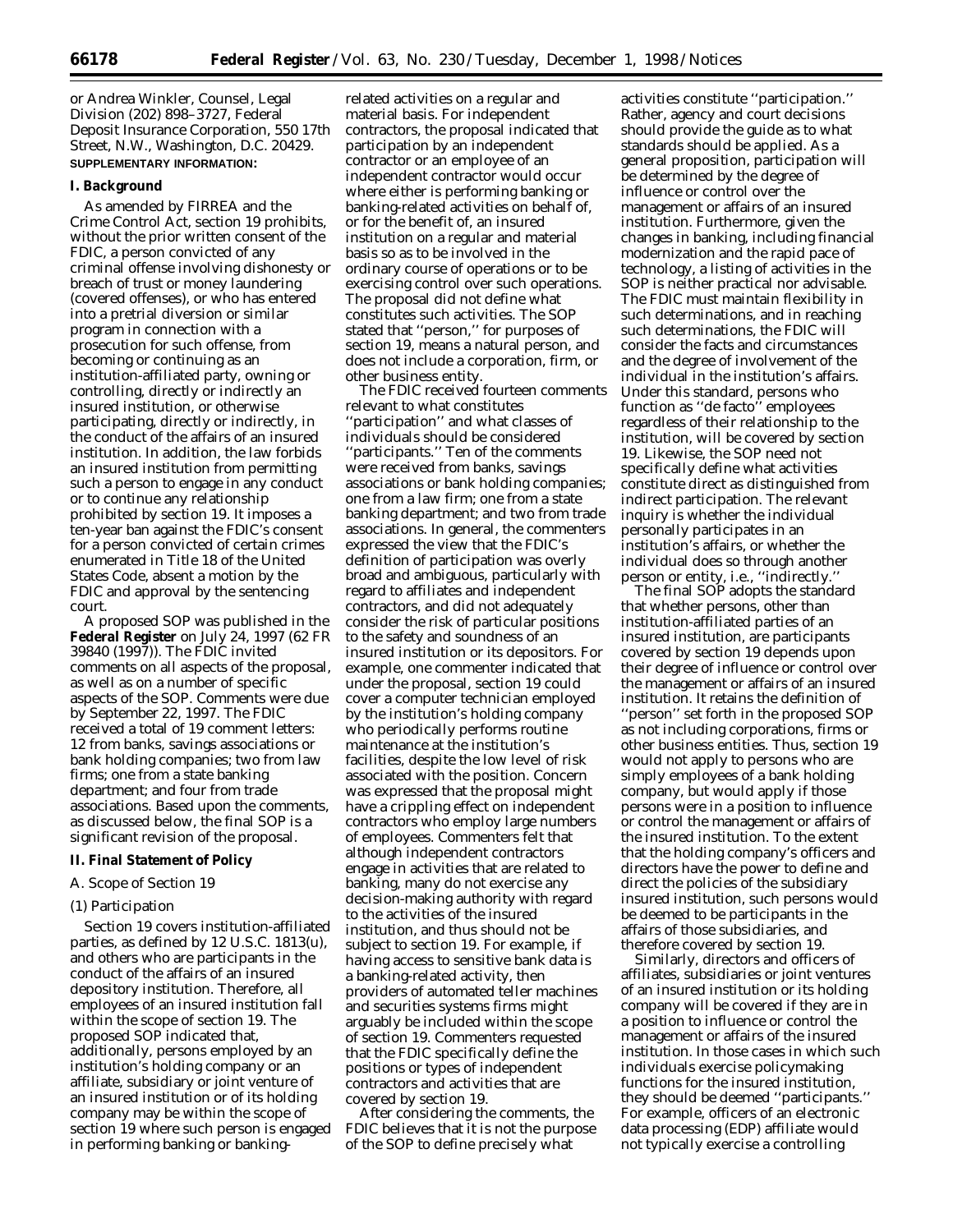influence to the extent that the affiliate simply provides a processing service to the bank. On the other hand, if a mortgage banking affiliate sends loans to an insured institution that the institution is obligated to purchase, then the officers of the affiliate may be participants in the insured institution's affairs. Where an employee of an EDP service has access to sensitive bank records and the ability to manipulate data so as to influence or control the management or affairs of an insured institution, that person will be covered by section 19. The degree of such influence may be controlled by reliance upon the safeguards and internal controls put in place by the affiliate and the bank.

Insured depository institutions continue to out source increasing numbers of banking tasks. To the extent that independent contractors are utilized, an analysis similar to that for affiliates may be applied. Typically an independent contractor does not have a relationship with the insured institution other than the activity contracted for by the depository institution. Independent contractors are not considered institution-affiliated parties unless they knowingly or recklessly participate in violations, unsafe or unsound practices or breaches of fiduciary duty which result in the consequences set forth in 12 U.S.C. 1813(u). Those who do so, and who have been convicted of or entered pretrial diversion programs for covered offenses would, of course, be covered by section 19. In terms of participation, however, the typical independent contractor does not influence or control the bank's management or affairs. This would also be true of consultants who perform a specific defined task for the insured institution. Additionally, it has been determined that ''person'' within the context of section 19 means individuals, but not companies. This approach may eliminate coverage for many independent contractors. It would eliminate, for example, marketers of special promotions and similar independent contractors whose activity is not commonly thought to pose a risk to the operation of a financial institution. To the extent that any officer of such a company or any individual contractor attempts to use their position to influence or control the management or affairs of a financial institution, they would be covered as participants.

The FDIC is aware that an effort can be made to evade the coverage of section 19 by ''converting'' an employee to an independent contractor. In those cases, generally applicable standards of employment law will be used to identify such arrangements, and to find that the

person is a ''de facto'' employee. This same analysis will be used where an individual is employed by the holding company simply to avoid section 19 coverage.

The FDIC believes that the approach adopted in the final SOP preserves the distinction between employees and independent contractors for contractual, regulatory and tax purposes, and avoids the criticism that the FDIC is imposing an excessive regulatory burden upon institutions without commensurate benefit. Furthermore, the FDIC expects that the relationship between an independent contractor and an insured institution is to be governed by a written contract, through which the insured institution may require typical safeguards such as warranties and bond coverage.

# (2) ''Ownership'' and ''Control''

Section 19 specifically prohibits a person subject to its coverage from owning or controlling an insured institution. The proposed SOP did not specifically define ''own'' or ''control,'' although the accompanying Preamble indicated that the FDIC was using the definition of ''control'' set forth in Regulation Y (12 CFR Part 225) which the Board of Governors of the Federal Reserve System (Federal Reserve Board) uses to implement the Change in Bank Control Act (CBCA) (12 U.S.C. 1817(j)). The proposal stated that a controlling shareholder or a member of a control group subject to section 19 could not, without the prior written consent of the FDIC engage in the following conduct: (i) exercise any voting rights in any shares of stock of an insured institution or its holding company; (ii) own or control such shares of stock so as to result in controlling the management or policies of an insured institution; (iii) control such shares of stock so as to result in controlling the management or policies of an insured institution; (iv) solicit, procure, transfer, or attempt to transfer, vote, or attempt to vote any proxy, consent or authorization with respect to any voting rights in any insured institution; or (v) modify or set aside any voting agreement previously approved by the appropriate federal banking agency.

The FDIC received six comments regarding the issue of ownership and control-three from depository institutions; one from a state banking department; and two from trade associations. Most commenters supported the conclusion that ''control'' should have the same meaning as set forth in the CBCA. Generally, the commenters indicated that absent an influence on the operations of an

insured operation, mere ownership should not impose a section 19 obligation, nor should the ownership of a *de minimis* interest in the outstanding shares of an institution.

As a general rule, since the 1990 Crime Control Act amendments, the FDIC has followed the interpretation found in the CBCA regarding ''control.'' ''Control'' under the CBCA occurs where the person has the power to direct the management or policies of an institution (12 U.S.C. 1817(j)(8)(B)). The statute and the FDIC's implementing regulation (12 CFR Part 303) deem the power to vote 25 percent or more of a class of voting securities to constitute such control. In addition, the FDIC's regulation creates a presumption of control, i.e., that the person can direct management or policies of the institution, where the person owns, controls, or has the power to vote ten percent or more of the institution's voting securities if that person is the largest shareholder.

The FDIC agrees with the commenters that ''own'' must mean more than simply owning a few shares. In order to give meaning to the ownership prohibition contained in section 19, the FDIC will apply the 25 percent limitation regarding the power to vote shares to include an ownership limitation of 25 percent. The FDIC will also apply the ten percent limitation to ownership of voting shares where that person is the largest shareholder. Consequently, a person would be prohibited from owning or having the power to vote 25 percent or more of an institution's voting shares, or ten percent of those shares where that person is the largest shareholder. These standards would also apply to an individual acting in concert with others so as to have such ownership or control. The FDIC believes that this approach will avoid the absurd result of requiring a convicted person who owns one share or ten shares of stock in a large publicly traded insured depository institution from having to divest his or her ownership interest.

Absent the FDIC's consent, persons subject to the prohibitions of section 19 will be required to divest their ownership of shares above the foregoing limits. Section 19 does not contain specific statutory prohibitions regarding specific activities relating to the voting of stock. Therefore, the FDIC has decided not to incorporate into the final SOP any prohibitions on specific voting activities other than the aforementioned limitations regarding ownership, control, and participation.

It should be noted that while the Preamble accompanying the proposed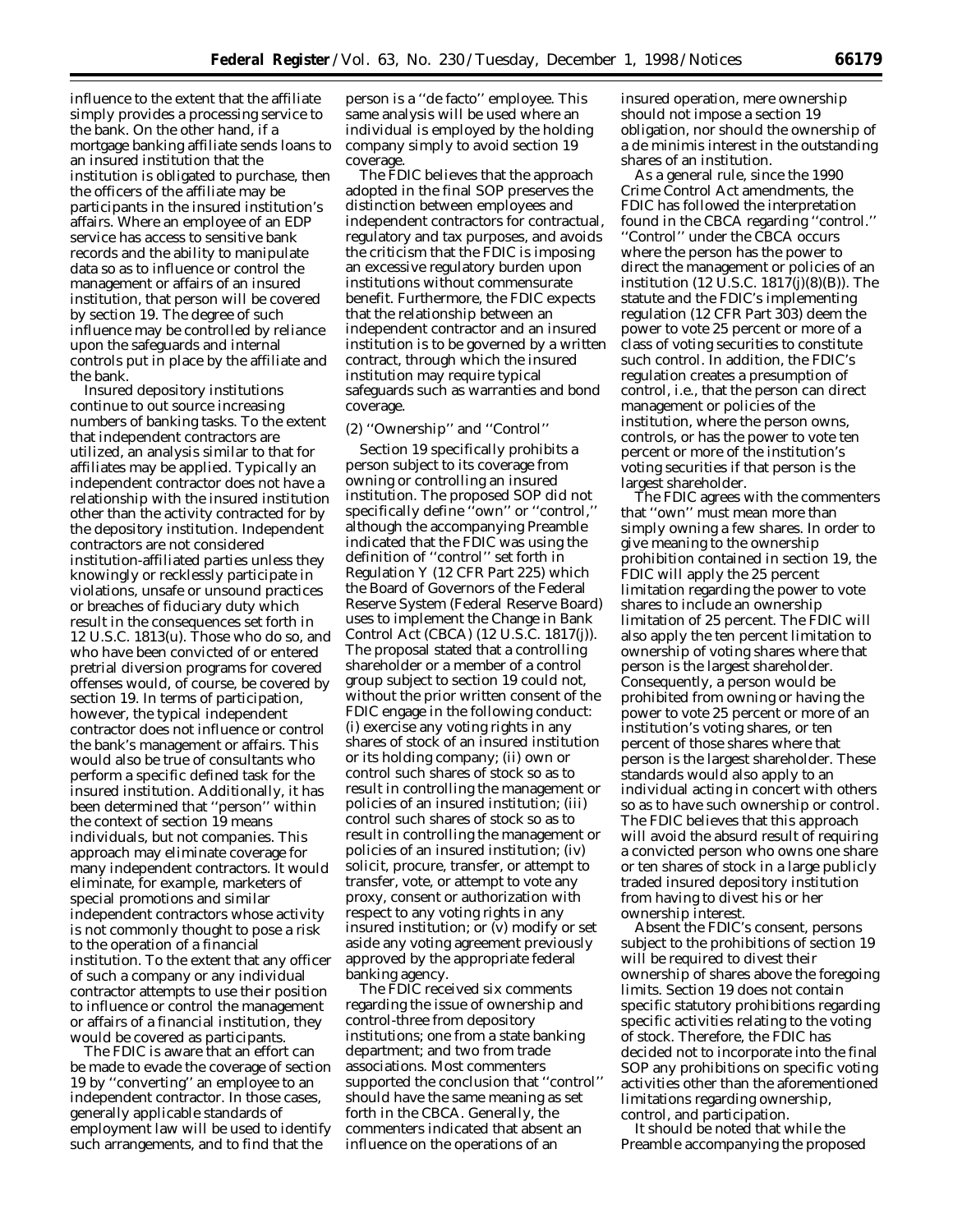SOP referred to the Federal Reserve Board's Regulation Y (12 CFR Part 225) as enunciating the standards for ''own'' and ''control,'' the FDIC has decided that use of its own regulations in this area would be more appropriate. Regulation Y has wide reaching attribution rules for stock ownership among family members. An attempt to restrict ownership or control of shares by family members simply because of a person's conviction raises significant due process issues that are best avoided, however, control of a convicted person's shares by family members may be precluded where such control is detrimental to the bank, based upon the facts in a particular case.

# *B. Standards for Determining Whether an Application Is Required*

The Proposed SOP contained the requirement that an application seeking the consent of the FDIC prior to engaging in banking activities be submitted in all cases in which any adult or minor treated as an adult was convicted or entered into a pretrial diversion program with regard to a covered offense. As discussed more fully in section (5), below, based upon its experience in processing section 19 applications, and in light of comments received, the final SOP reflects the FDIC's determination that it will provide automatic approval and dispense with the application requirement in certain cases involving *de minimis* crimes.

# (1) Convictions

The proposal required that there be a conviction of record, and excluded arrests, pending cases not brought to trial, acquittals, or any conviction which has been reversed on appeal. Under the proposed SOP, a conviction with regard to which an appeal is pending required an application until or unless reversed. The proposal stated that a conviction which has been expunged, or for which a pardon has been granted, required an application.

The FDIC received seven comments regarding the issue of expunged convictions—five from depository institutions; one from a law firm; and one from a trade association. The commenters overwhelmingly favored excluding expunged convictions from section 19's coverage. As the commenters pointed out, under most state laws, an expunged conviction is deemed not to have occurred, and is not a conviction ''of record.'' Further problems arise regarding the ability of an institution to discover whether someone has an expunged criminal record, and in some states, laws prohibit and punish disclosure of information regarding expunged records.

Historically, the FDIC has taken the position that convictions which have been completely expunged are not covered by section 19. The FDIC proposed a change in that position in the proposed SOP based upon the rationale that the Crime Control Act amendments require a person who has entered into a pre-trial diversion or similar program to file a section 19 application. This requirement appears to create an anomalous result when compared with the FDIC policy that those with expunged convictions need not file.

Based upon the comments, however, and because it appears that expunged convictions do not constitute convictions of record, the final SOP excludes expunged convictions from the coverage of section 19. Furthermore, institutions have been advised in the past that expunged convictions were not covered by section 19. Excluding expunged convictions would avoid the significant practical problems of a change in policy which would require those previously allowed to work at institutions to now file section 19 applications. Therefore, the final SOP adopts the FDIC's current interpretation that persons with completely expunged convictions are not required to file section 19 applications.

### (2) Pretrial Diversions

The proposed SOP defined a pretrial diversion as a program entry, as determined by relevant federal, state or local law, whether formal or informal, which is characterized by a suspension or eventual dismissal of charges or criminal prosecution upon agreement by the accused to treatment, rehabilitation, restitution, or other noncriminal or nonpunitive alternatives. The FDIC received two comments on the issue of what should constitute a ''pretrial diversion program,'' one from a law firm and one from a trade association. Each made suggestions as to whether certain specific programs ought to be included in the definition.

The FDIC believes that it would be impractical to attempt to identify in the SOP all of the specific programs which might constitute pretrial diversion programs. As is the current practice, the final SOP states that the FDIC will continue to determine whether a program constitutes a pretrial diversion on a case-by-case basis. In addition, in 1990, the Crime Control Act amendments made pretrial diversion programs subject to section 19 for the first time. Persons working in financial institutions at the time of the 1990

amendments who had previously entered into a pre-trial diversion program would be unaware that they were suddenly prohibited from working in banking. In order to avoid the issue of retroactive application, and to provide a ''bright line'' test, the FDIC has decided to except pre-trial diversions entered before November 29, 1990, from section 19's coverage. In addition, since most offenses eligible for pre-trial diversion are relatively minor, and since only those offenses more than seven and a half years old would be excluded from coverage, the risk to financial institutions from this proposal is slight.

### (3) Covered Offenses Involving Dishonesty or Breach of Trust

The proposed SOP indicated that for section 19 to apply, the conviction or program entry must be for a criminal offense involving dishonesty, breach of trust or money laundering. Under the proposal, ''dishonesty'' was defined as directly or indirectly to cheat or defraud; to cheat or defraud for monetary gain or its equivalent; or wrongfully to take property belonging to another in violation of any criminal statute. Dishonesty includes acts involving want of integrity, lack of probity, or a disposition to distort, cheat, or act deceitfully or fraudulently, and may include crimes which federal, state or local laws define as dishonest. ''Breach of trust'' means a wrongful act, use, misappropriation or omission with respect to any property or fund which has been committed to a person in a fiduciary or official capacity, or the misuse of one's official or fiduciary

use, misappropriation or omission. The proposed SOP made clear that all convictions for offenses concerning the illegal manufacture, sale, distribution of or trafficking in controlled substances required an application (drug offenses). The proposal indicated that a ''controlled substance'' shall mean those so defined by federal law. While the proposal acknowledged that use of a controlled substance does not per se constitute a covered offense, the circumstances of the offense may contain elements of dishonesty or breach of trust or money laundering, and that the FDIC would determine on a case-by-case basis whether to approve an application regarding a person convicted of such an offense.

position to engage in a wrongful act,

The FDIC received three comments regarding the definitions of ''dishonesty'' and ''breach of trust'' two from insured institutions and one from a law firm. The commenters requested clarification of what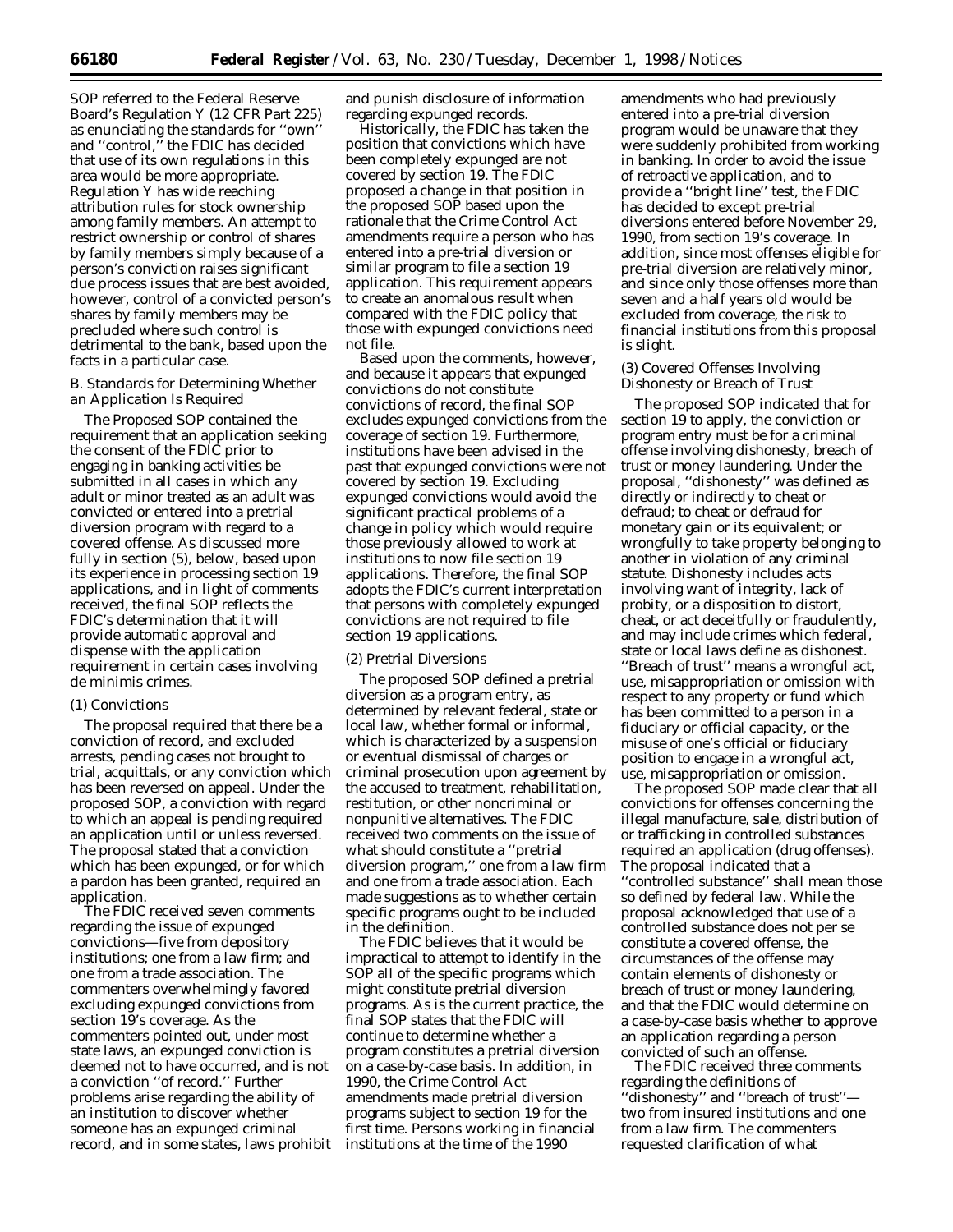constitutes a conviction involving ''dishonesty'' and ''breach of trust,'' and requested that the SOP contain a specific list of crimes to which section 19 will apply, or safe harbors to which it will not apply. Concern was expressed that crimes of violence may not be covered, while one expressed the view that all crimes are dishonest.

With regard to drug offenses, the FDIC received four comments-three from insured institutions and one from a bank holding company-all of which were generally unfavorable regarding the approach the proposal took regarding drug offenses. The commenters felt that no application should be required of those convicted of using or possessing drugs, citing concerns regarding laws pertaining to disabilities and rehabilitation. In addition, concern was expressed regarding the proposed case-by-case method of reviewing the underlying circumstances of each drug offense to determine whether an application should be approved.

After considering the comments, the FDIC has altered its approach in the final SOP. The FDIC has generally acknowledged that not all crimes are covered by section 19, and that many crimes involving violence do not have dishonesty and breach of trust as elements. The FDIC believes that whether a crime involves ''dishonesty'' or ''breach of trust'' must be determined from the statutory elements of the crime itself, rather than the factual circumstances surrounding a crime, and the final SOP adopts this approach. To do otherwise would require insured institutions and the FDIC to analyze the factual background of every conviction, including such offenses as disturbing the peace. For many convictions, records of a factual background are not available. All convictions for offenses concerning the illegal manufacture, sale, distribution of or trafficking in controlled substances shall require an application. A ''controlled substance'' shall mean those so defined by federal law.

### (4) Youthful Offender Adjudgments

The proposed SOP indicated that an adjudgment by a court against a person as a ''youthful offender'' under any youth offender law, or any adjudgment as a ''juvenile delinquent'' by any court having jurisdiction over minors as defined by state law does not require an application. Such adjudications are not considered convictions for criminal offenses.

The FDIC received three comments-all from insured institutions, which strongly favored the stated approach.

Historically, the FDIC has followed the approach of exempting youthful offender adjudgments from the coverage of section 19, with no perceived ill effects upon institutions. Furthermore, it is questionable whether the institution or the FDIC would be able to obtain records regarding such adjudgments. Therefore, the final SOP adopts, without change, the position set forth in the proposed SOP.

#### (5) *De minimis* Offense

The proposed SOP required any person with a conviction or program entry concerning a covered offense to submit an application. The FDIC received six comments—four from insured institutions or holding companies, one from a law firm and one from a trade association—regarding whether there should be an exemption for a *de minimis* crime. All commenters favored an approach whereby a *de minimis* crime would not require an application, although there was no general consensus as to the precise definition of such offenses.

Suggestions were made that a *de minimis* offense should include any misdemeanor committed by a juvenile, any one-time crime of dishonesty or breach of trust where the amount of loss was small, and a single misdemeanor committed by an adult. Further, commenters suggested that there should be a distinction between felonies and misdemeanors, and consideration of the time that has elapsed since the conviction, a person's present integrity and the risk associated with the position sought. A list of the specific crimes or the factors which should be taken into account in determining whether an offense is *de minimis* was requested. An alternative suggestion was a streamlined approach with a shortened approval period based upon the level of risk the person's position presents to the institution.

Section 19 applies, without exception, to convictions for crimes involving dishonesty or breach of trust. The FDIC, therefore, must provide prior written consent before covered persons may participate in banking. However, based upon the comments, and in light of its experience in processing and approving many applications involving minimal offenses, the FDIC has determined to grant blanket approval, through the final SOP, to certain defined categories of offenses. Such offenses are considered to be of such a minimal nature and of such low risk that the affected person may be employed at any institution, in any position. The foregoing approach would have the advantage of addressing a large number of pretrial diversion

applicants, since in most cases, the crimes involved in such programs are not serious ones which would involve risk to an insured institution.

The final SOP provides that approval is automatically granted and application will not be required where the covered offense is considered *de minimis,* because it meets the following criteria: there is only one conviction or program entry of record for a covered offense; the offense was punishable by imprisonment for a term of less than one year and/or a fine of less than \$1000, and the individual did not serve time in jail; the conviction or program was entered at least five years prior to the application; and the offense did not involve an insured institution or insured credit union. The above factors generally encompass offenses that are less than felonies. This exception represents the FDIC's view that an individual should generally not be prohibited from participating in banking because of a singular offense of lesser consequence. The basic underlying premise of section 19 is to prevent risk to the safety and soundness of an insured institution or the interests of its depositors, and to prevent impairment of public confidence in the insured institution. We find it incongruous to accord blanket approval to individuals who have previously committed an offense against an insured institution or insured credit union, and an application therefore will be required in such cases. Any person who meets the foregoing criteria shall be covered by a fidelity bond to the same extent as others in similar positions, and shall disclose the presence of the conviction or program entry to all insured institutions in the affairs of which he or she wishes to participate.

#### *C. Procedures*

The proposed SOP indicated in the section regarding procedures that section 19 imposes a duty upon the insured institution to make a reasonable inquiry regarding an applicant's history, which consists of taking steps appropriate under the circumstances, consistent with applicable law, to avoid hiring or permitting participation in its affairs by a person who has a conviction or program entry for a covered offense. It stated that an institution might believe that undertaking a minimal inquiry might not be necessary in certain circumstances, however, the FDIC believes that at a minimum, each insured institution should establish a screening process which provides the insured institution with information concerning any conviction or program entry pertaining to a job applicant. The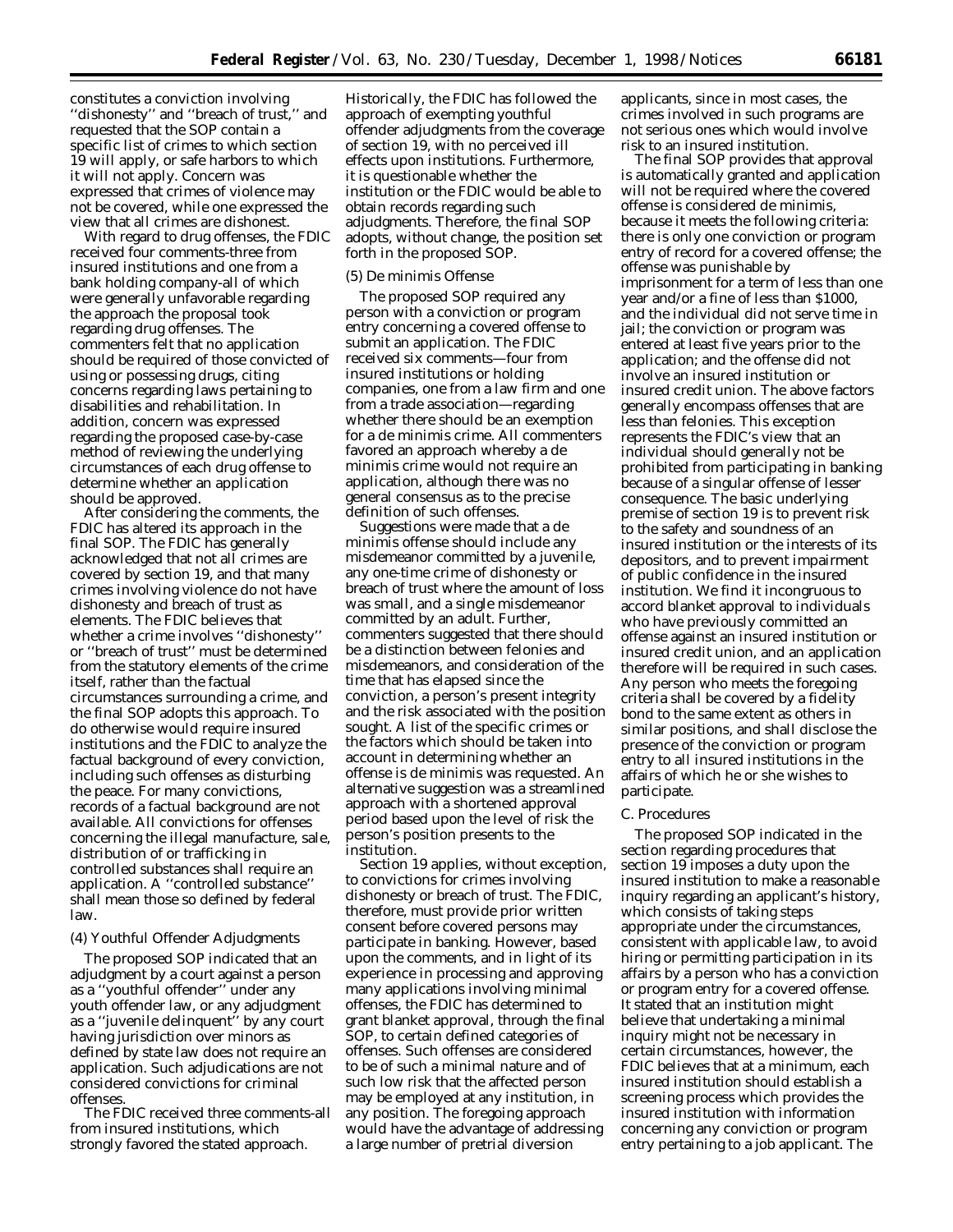proposed SOP provided examples of what would constitute a reasonable inquiry, including, the completion of a written employment application which requires a listing of all convictions and program entries; (2) fingerprinting and (3) periodic inquiries to determine whether a person has a conviction or program entry. The proposed SOP indicated that the foregoing were not requirements, and that the FDIC would look to the circumstances of each situation to determine whether the inquiry is reasonable.

The procedures set forth in the proposed SOP were that upon notice of a conviction or program entry, an application seeking the FDIC's consent prior to the person's participation must be filed. When an application is required, forms and instructions should be obtained from, and the application filed with, the appropriate FDIC Regional Director.

The proposed SOP stated that the application must be filed by an insured institution on behalf of a person, but contained an exception to this requirement for a shareholder seeking to exercise voting rights if the insured institution has refused to file an application on that person's behalf. Where a person currently employed by an insured institution is discovered to have a conviction or program entry, the proposed SOP allowed that, upon request, the Regional Director could grant a conditional approval pending the processing of the application.

Fourteen comments were received pertaining to whether the screening process, including the idea of fingerprinting, was burdensome—nine from depository institutions, one from a bank holding company, one from a law firm and three from trade associations. The comments were generally not favorable, or found the proposed SOP confusing about what was being required. One commenter took exception to the FDIC imposing any duty upon insured depository institutions for making a reasonable inquiry into whether a person has a conviction or program entry based upon the argument that section 19 imposes no duty to discover such offenses, it only demands action once the presence of a conviction becomes known. The FDIC believes that the commenter's approach does not comport with the intent of the law which is designed as a preventive measure to protect against risk to the safety and soundness of insured institutions and their depositors.

### (1) Fingerprinting

The issue of fingerprinting generated more discussion than any other. It is

apparent that fingerprinting as a recommended practice, even though explicitly not required in the SOP, is not welcomed by the banking community. The smaller banks, especially, appear to be opposed to the practice. They maintain that because of the smaller communities they serve, they are familiar with their applicants and view fingerprinting as an unnecessary burden. Many commenters expressed concern that a recommendation or guideline that fingerprinting is advocated would be interpreted as an industry standard, and by field examiners as mandatory.

Others feared that bankers would deem fingerprinting a requirement and feared liability for any loss which could have been prevented by fingerprinting. Others suggested that a written application listing previous convictions or program entries would suffice, but that the screening process must be coordinated with the standards in the institution's fidelity bond to avoid any loss of insurance. One commenter stated that the SOP should only contain minimum standards, and that institutions should be encouraged to develop even stricter standards. Others suggested restricting fingerprinting to high-risk positions, or using bonding or other companies to perform such screening. The remainder of the comments addressed the difficulty of obtaining criminal background information and fingerprints, the delay and cost inherent in fingerprinting, the burdensome impact of the process would have upon small institutions, and the need to ensure that requirement of criminal background checks was consistent with other laws which protect against disclosure of criminal or arrest information.

After considering the comments, the FDIC has decided not to address fingerprinting in the final SOP. Instead, the FDIC will allow each insured institution to determine what screening methods it will use, and will look to the circumstances of each situation to determine whether an inquiry was reasonable. The FDIC believes that at a minimum, each institution should have a screening process to uncover information regarding a job applicant's convictions and program entries, which would include, for example, a written application listing such convictions and program entries, although other alternatives may be appropriate. The final SOP reflects this guidance.

### (2) Periodic Inquiries

Seven commenters addressed the issue of periodic inquiries. The majority of comments were not favorable, and

indicated that using periodic inquiry to determine whether current employees were subject to recent convictions would be burdensome on institutions and that such an inquiry was not mandated by section 19. Others stated that periodic inquires on recent convictions were not useful because employees would be afraid of losing their jobs. Others stated that there are regular channels by which institutions learn about recent convictions or program entries by their employees other than having routine inquires. Alternatively it was suggested that periodic inquiries should be optional or limited to high-risk positions, only required at the beginning of employment or only conducted at lengthy intervals such as every ten years.

Similar to the analysis regarding fingerprinting, after considering the comments, the FDIC believes that whether periodic background checks are used should be optional, and that the major responsibility should be upon the individual to bring to the institution's attention any change in ''conviction'' status for purposes of section 19.

### (3) Who May Be an Applicant?

The proposed SOP requires that an application be filed by an institution rather than an individual. This policy is based upon the rationale that in determining whether to approve a section 19 application, the FDIC must assess whether the person's participation in an insured institution constitutes a risk to the safety and soundness of the insured institution or its depositors or impairs public confidence in the institution. In making this determination, the FDIC has traditionally considered the position the person will occupy at the institution, the extent of the supervision of the person that the institution will provide, the size and condition of the institution and the fidelity bond coverage by the institution's bonding company. Where an individual is filing an application without institution sponsorship, the FDIC may not have the foregoing information available to it. Furthermore, an application may be filed by an individual who has no prospect of employment by an insured institution, and is merely seeking agency certification for potential employment. On the other hand, the FDIC is mindful that such a requirement may be unfair to an individual in certain circumstances. Therefore, the notice accompanying the proposed SOP sought comments whether the FDIC should change this longstanding policy.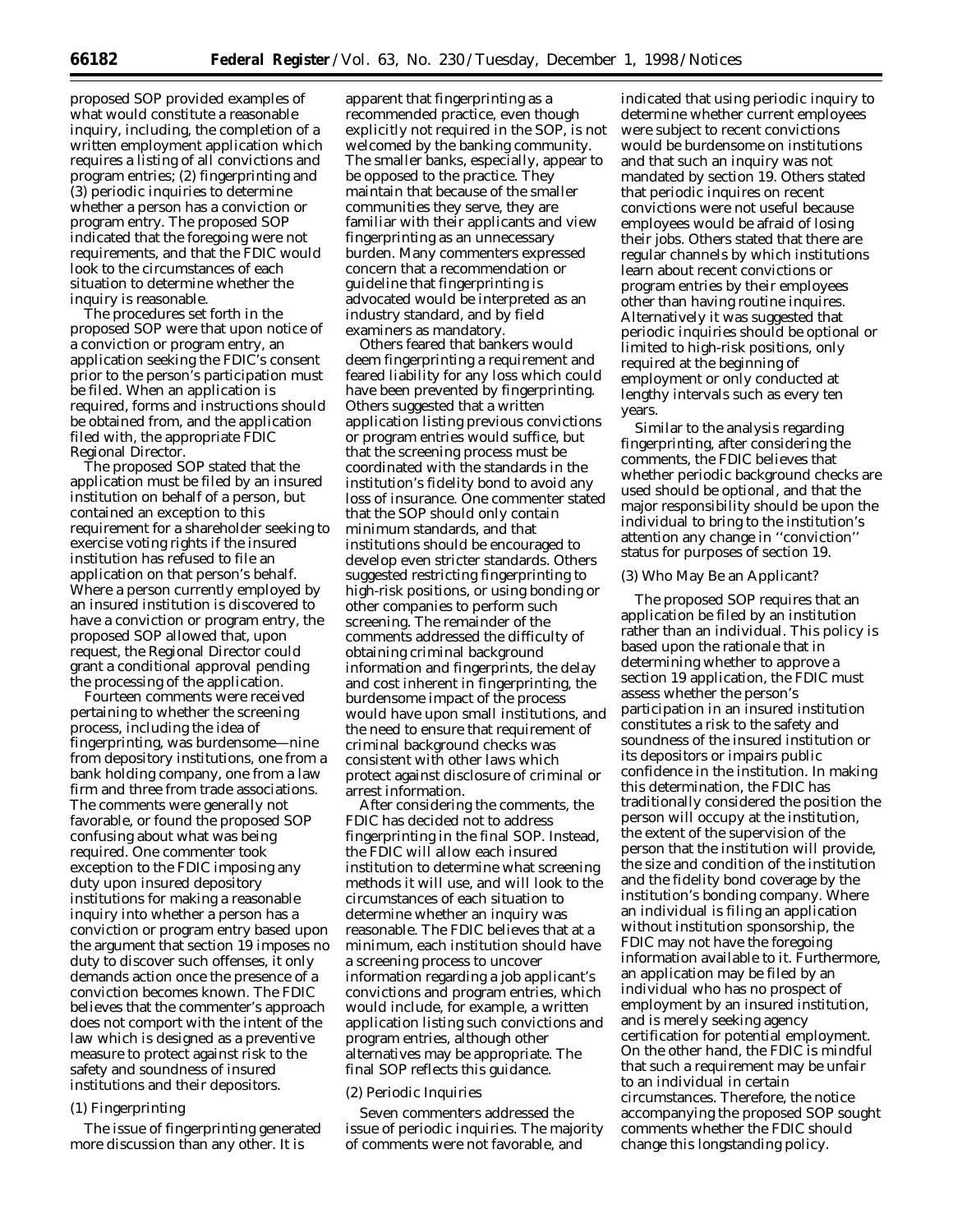There were ten comments on this issue-seven from depository institutions, one from a bank holding company and two from trade associations. Only one commenter believed that individuals should be permitted to file a section 19 application, although one indicated that independent contractors, if covered by section 19, might be allowed to file applications without bank sponsorship since the FDIC would be able to assess from the application what services the independent contractor provides for the financial institution.

The remaining comments were opposed to permitting an individual to file a section 19 application without institution sponsorship. The reasons generally were that insured institutions should maintain control over the process because they are in the best position to have available information to determine when section 19 applications should be submitted on behalf of an individual based upon the person's position and the risk to the institution. Further, the FDIC's resources should be available to handle section 19 applications filed by institutions on an expedited basis, and such handling should not be delayed because the FDIC is reviewing applications by individuals who may or may not have a legitimate interest in working for an insured institution. Another concern expressed was that if an individual filed an application without institution sponsorship and received approval for a particular position, the individual could later be employed in that position at another institution without the prior notice or consent of the FDIC.

After considering the comments, the FDIC has decided to maintain its requirement that an institution file a section 19 application on behalf of an individual. However, the FDIC is aware that many institutions will not file applications on behalf of a convicted individual under any circumstance. For those with relatively minor convictions this appears to be a harsh result, and the FDIC has attempted to lessen this harsh effect by adopting the de minimis exception discussed above. In addition, the FDIC is mindful that others may not fall within the de minimis exception, yet the institution filing requirement may result in a harsh result. Therefore, while the final SOP retains the institution filing requirement, it provides that an individual may seek a waiver of this requirement where substantial good cause for granting a waiver is shown. For example, a waiver is likely to be granted where the person requesting consent is a shareholder seeking to exercise voting rights and the

insured institution has refused to file an application on his or her behalf. The FDIC expects that waivers will be granted on an infrequent basis, and only in truly meritorious cases.

#### (4) Conditional Approvals

The proposed SOP provided for a conditional approval by the Regional Director upon request, pending the processing of an application. Two comments received from depository institutions strongly supported this approach. At the time the proposed SOP was issued, the FDIC had not proposed a de minimis exception to filing. In light of the fact that under this new approach, the number of applications will decrease, the FDIC believes it will be able to act in an expedited manner on an application where necessary. Therefore, there is no provision for conditional approval in the final SOP.

## *D. Evaluation of Section 19 Applications*

The proposed SOP stated that the essential criteria in assessing an application are whether the person has demonstrated his or her fitness to participate in the conduct of the affairs of an insured institution, and whether the affiliation, ownership, control or participation by the person in the conduct of the affairs of the insured institution may constitute a threat to the safety and soundness of the insured institution or the interests of its depositors or threaten to impair public confidence in the insured institution. Factors listed as relevant to this determination were the conviction or program entry and the specific nature and circumstances of the covered offense; evidence of rehabilitation including the person's reputation since the conviction or program entry, the person's age at the time of conviction or program entry, and the time which has elapsed since the conviction or program entry; the position to be held or the level of participation by the person at an insured institution; the amount of influence and control the person will be able to exercise over the management or affairs of an insured institution; the ability of management of the insured institution to supervise and control the person's activities; the degree of ownership the person will have of the insured institution; the applicability of the insured institution's fidelity bond coverage to the person; the opinion or position of the primary Federal and/or state regulator; and any additional factors in the specific case that appear relevant.

The proposed SOP indicated that the foregoing criteria will also be applied by

the FDIC to determine whether the interests of justice are served in seeking an exception in the appropriate court when an application is made to terminate the ten-year ban prior to its expiration date. The proposal stated that approval orders will be subject to the condition that the person shall be covered by a fidelity bond to the same extent as others in similar positions, and that when deemed appropriate, approval orders may also be subject to the condition that the prior consent of the FDIC will be required for any proposed significant changes in the person's duties and/or responsibilities. Such proposed changes may, in the discretion of the Regional Director, require a new application. In situations in which an approval has been granted for a person to participate in the affairs of a particular insured institution and that person subsequently seeks to participate at another insured institution, approval does not automatically follow. In such cases, another application must be submitted. The proposed SOP also indicated in its introduction that some applications can be approved without an extensive review because the person will not be in a position to constitute any substantial risk to the safety and soundness of the insured institution. Persons who will occupy clerical, maintenance, service or purely administrative positions, generally fall into this category. A more detailed analysis will be performed in the case of persons who will be in a position to influence or control the management or affairs of the insured institution.

Only one comment was received, which requested that the FDIC define what constitutes a substantial change in duties so as to require a new application. The FDIC believes, however, that an institution should itself be aware whether a person's duties have changed to the extent that their influence and risk upon the institution would require a section 19 application.

The final SOP incorporates all of the standards and factors set forth in the proposed SOP. In addition, it addresses the policy regarding a waiver by stating that in cases in which a waiver of the institution filing requirement has been granted to an individual, approval of the application will be conditioned upon that person disclosing the presence of the conviction to all insured institutions in the affairs of which he or she wishes to participate. The FDIC believes this is essential to ensuring that institutions are aware of the potential risks to safety and soundness posed by their employees and participants, and are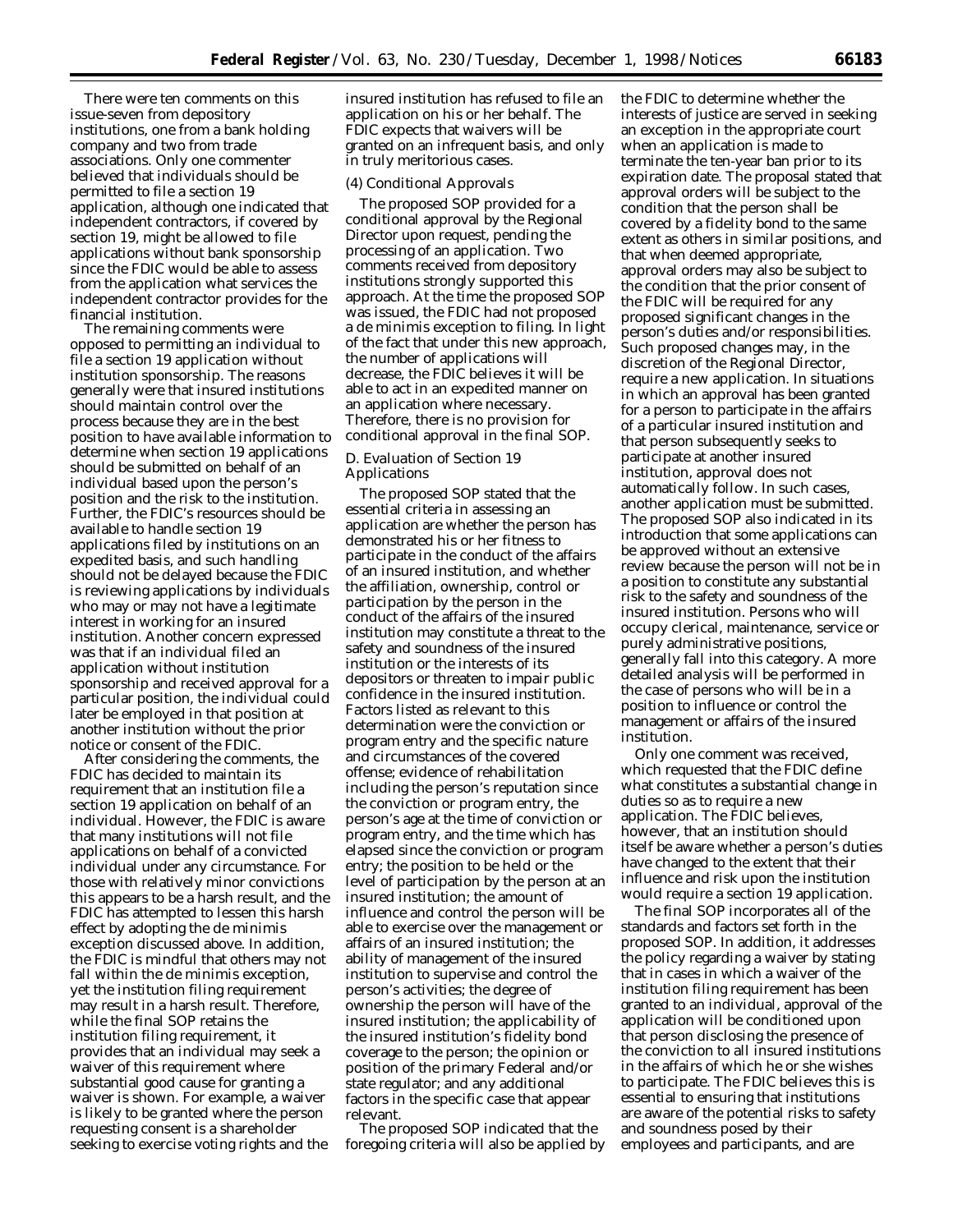able to fully apprise their fidelity insurers of such risks.

The Board of Directors of the FDIC has rescinded two earlier policy statements regarding section 19— Consent to Service of Persons Convicted of Offenses Involving Dishonesty or Breach of Trust as Directors, Officers or Employees of Insured Banks (41 FR 42699 (Sept. 22, 1976)) and Applications Under Section 19 of the Federal Deposit Insurance Act (March 31, 1980), and adopted the following Statement of Policy for Section 19 of the FDI Act:

# **FDIC Statement of Policy for Section 19 of the FDI Act**

Section 19 of the Federal Deposit Insurance Act (12 U.S.C. 1829) prohibits, without the prior written consent of the Federal Deposit Insurance Corporation (FDIC), a person convicted of any criminal offense involving dishonesty or breach of trust or money laundering (covered offenses), or who has agreed to enter into a pretrial diversion or similar program in connection with a prosecution for such offense, from becoming or continuing as an institution-affiliated party, owning or controlling, directly or indirectly an insured depository institution (insured institution), or otherwise participating, directly or indirectly, in the conduct of the affairs of an insured institution. In addition, the law forbids an insured institution from permitting such a person to engage in any conduct or to continue any relationship prohibited by section 19. It imposes a ten-year ban against the FDIC's consent for persons convicted of certain crimes enumerated in Title 18 of the United States Code, absent a motion by the FDIC and court approval.

Section 19 imposes a duty upon the insured institution to make a reasonable inquiry regarding an applicant's history, which consists of taking steps appropriate under the circumstances, consistent with applicable law, to avoid hiring or permitting participation in its affairs by a person who has a conviction or program entry for a covered offense. The FDIC believes that at a minimum, each insured institution should establish a screening process which provides the insured institution with information concerning any convictions or program entry pertaining to a job applicant. This would include, for example, the completion of a written employment application which requires a listing of all convictions and program entries. The FDIC will look to the circumstances of each situation to determine whether the inquiry is reasonable. Upon notice of a conviction

or program entry, an application seeking the FDIC's consent prior to the person's participation must be filed.

Section 19 applies, by operation of law, as a statutory bar to participation absent the written consent of the FDIC. The purpose of an application is to provide the applicant an opportunity to demonstrate that, notwithstanding the bar, a person is fit to participate in the conduct of the affairs of an insured institution without posing a risk to its safety and soundness or impairing public confidence in that institution. The burden is upon the applicant to establish that the application warrants approval.

### *A. Scope of Section 19*

Section 19 covers institution-affiliated parties, as defined by 12 U.S.C. 1813(u), and others who are participants in the conduct of the affairs of an insured institution. Therefore, all employees of an insured institution fall within the scope of section 19. In addition, those deemed to be de facto employees as determined by the FDIC based upon generally applicable standards of employment law, will also be subject to section 19. Whether other persons who are not institution-affiliated parties are covered depends upon their degree of influence or control over the management or affairs of an insured institution. For example, section 19 would not apply to persons who are merely employees of an insured institution's holding company, but would apply to its directors and officers to the extent that they have the power to define and direct the policies of the insured institution. Similarly, directors and officers of affiliates, subsidiaries or joint ventures of an insured institution or its holding company will be covered if they are in a position to influence or control the management or affairs of the insured institution. Those who exercise major policymaking functions of an insured institution would be deemed participants in the affairs of that institution and covered by section 19. Typically, an independent contractor does not have a relationship with the insured institution other than the activity for which the insured institution has contracted. Under 12 U.S.C. 1813(u), independent contractors are institution-affiliated parties if they knowingly or recklessly participate in violations, unsafe or unsound practices or breaches of fiduciary duty which are likely to cause significant loss to, or a significant adverse effect on, an insured institution. In terms of participation, an independent contractor who influences or controls the management or affairs of the insured institution, would be

covered by section 19. In addition, ''person'' for purposes of section 19 means an individual, and does not include a corporation, firm or other business entity.

Section 19 specifically prohibits a person subject to its coverage from owning or controlling an insured institution. For purposes of defining ''control'' and ''ownership'' under section 19, the FDIC has adopted the definition of ''control set forth in the Change in Bank Control Act (12 U.S.C.  $1817(j)(8)(B)$ . A person will be deemed to exercise ''control'' if that person has the power to vote 25 percent or more of the voting shares of an insured institution (or ten percent of the voting shares if no other person has more shares) or the ability to direct the management or policies of the insured institution. Under the same standards, person will be deemed to ''own'' an insured institution if that person owns 25 percent or more of the insured institution's voting stock, or ten percent of the voting shares if no other person owns more. These standards would also apply to an individual acting in concert with others so as to have such ownership or control. Absent the FDIC's consent, persons subject to the prohibitions of section 19 will be required to divest their ownership of shares above the foregoing limits.

# *B. Standards for Determining Whether an Application Is Required*

Except as indicated in paragraph (5), below, an application must be filed where there is present a conviction by a court of competent jurisdiction for a covered offense by any adult or minor treated as an adult, or where such person has entered a pretrial diversion or similar program regarding that offense.

(1) Convictions. There must be present a conviction of record. Section 19 does not cover arrests, pending cases not brought to trial, acquittals, or any conviction which has been reversed on appeal. A conviction with regard to which an appeal is pending will require an application until or unless reversed. A conviction for which a pardon has been granted will require an application. A conviction which has been completely expunged is not considered a conviction of record and will not require an application.

(2) Pretrial Diversion or Similar Program. Program entry, whether formal or informal, is characterized by a suspension or eventual dismissal of charges or criminal prosecution upon agreement by the accused to treatment, rehabilitation, restitution, or other noncriminal or nonpunitive